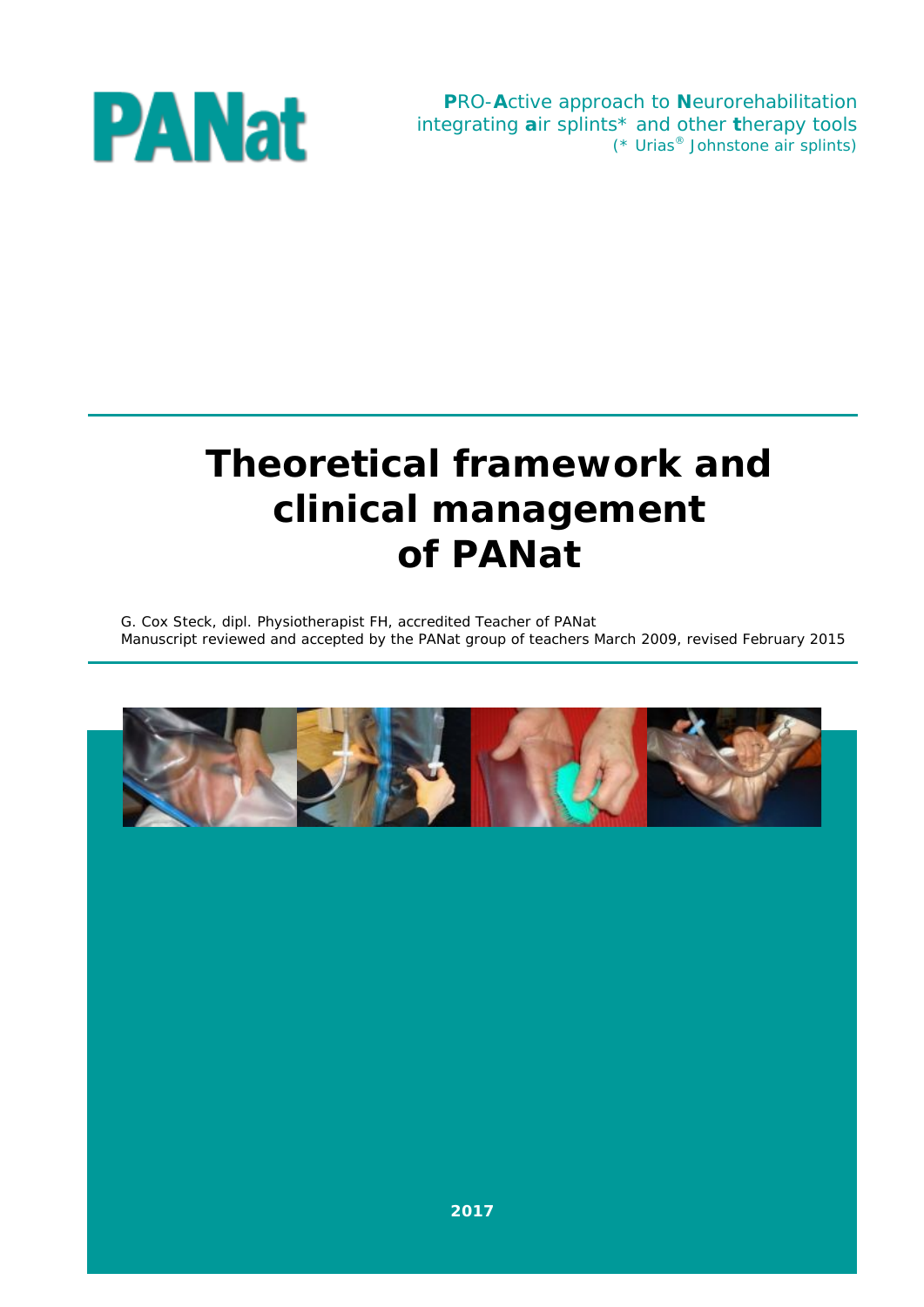Keywords: PRO-Active, hemiplegie, repetitive, Johnstone air splints, self-directed training, low motor recovery, external focus of attention

# **Summary**

This document gives an overview of the theoretical framework and clinical management of PANat*.*

**PANat***:* **P**RO-**A**ctive approach to **N**eurorehabilitation integrating Urias**®** Johnstone **a**ir splints, and other **t**herapy tools. PANat is a further development of the Johnstone concept. (Margaret Johnstone, FCSP 1919-2006)<sup>[1]</sup>

In the 1970's Margaret Johnstone  $FCSP^{[2-3]}$  pioneered the use of air splints in active training of the hemiplegic limb in the severely impaired stroke patient. This concept has been updated by integrating contemporary principles of movement science and evidence based guidelines into the theoretical and practical framework of PANat. It incorporates low-tech therapy tools in training sessions developed by therapists and ideas of stroke patients to meet their specific needs.

# **Introduction**

Movement is necessary for the individual to participate and enjoy life at home, in the community and workplace.

Many stroke patients with low sensory-motor recovery use the unaffected side to accomplish daily tasks; as such they reinforce failure to integrate the severely impaired hemiplegic limb into meaningful functional activity. As a consequence they may develop learned nonuse, muscle stiffness, contractures and pain.

Studies have shown that using the air splint for repetitive and early stimulation in training the upper hemiplegic limb of the stroke patient, with pronounced muscle weakness or a severely paralyzed arm, can have an effective long lasting effect on motor function $[4-5]$ .

Interventions encouraging specific and intensive training with the hemiplegic limbs are made possible by adapting the task and the environment using Urias**®** Johnstone air splints and other therapy tools (e.g. rocking chairs, PANat-Laptool<sup>[1](#page-1-0)</sup>)<sup>[6-8]</sup> This adapted situation becomes a learning environment, to motivate patients to train selectively control of movements with their severely impaired hemiplegic limbs in a part task activity. This can then contribute over time to a better performance of the agreed upon goal task.

The PRO-Active approach is particularly suited to treat stroke patients with severe sensory motor impairments. Incorporating the principles of PANat using interventions with the hemiplegic limb that are repetitive, intensive and selective in all phases of stroke rehabilitation, is one method with the potential to enhance the mechanism of neuroplasticity and to promote effective and efficient goal-directed motor training. Emphasis is placed on giving the individual an opportunity for self-directed practice with the hemiplegic limbs both during and outside supervised therapy sessions and in the home setting.

j.

<span id="page-1-0"></span><sup>1</sup> www.panat-laptool.ch

<sup>©</sup> Rights reserved **PANat 2009,** revised 02/2015, version 2017 2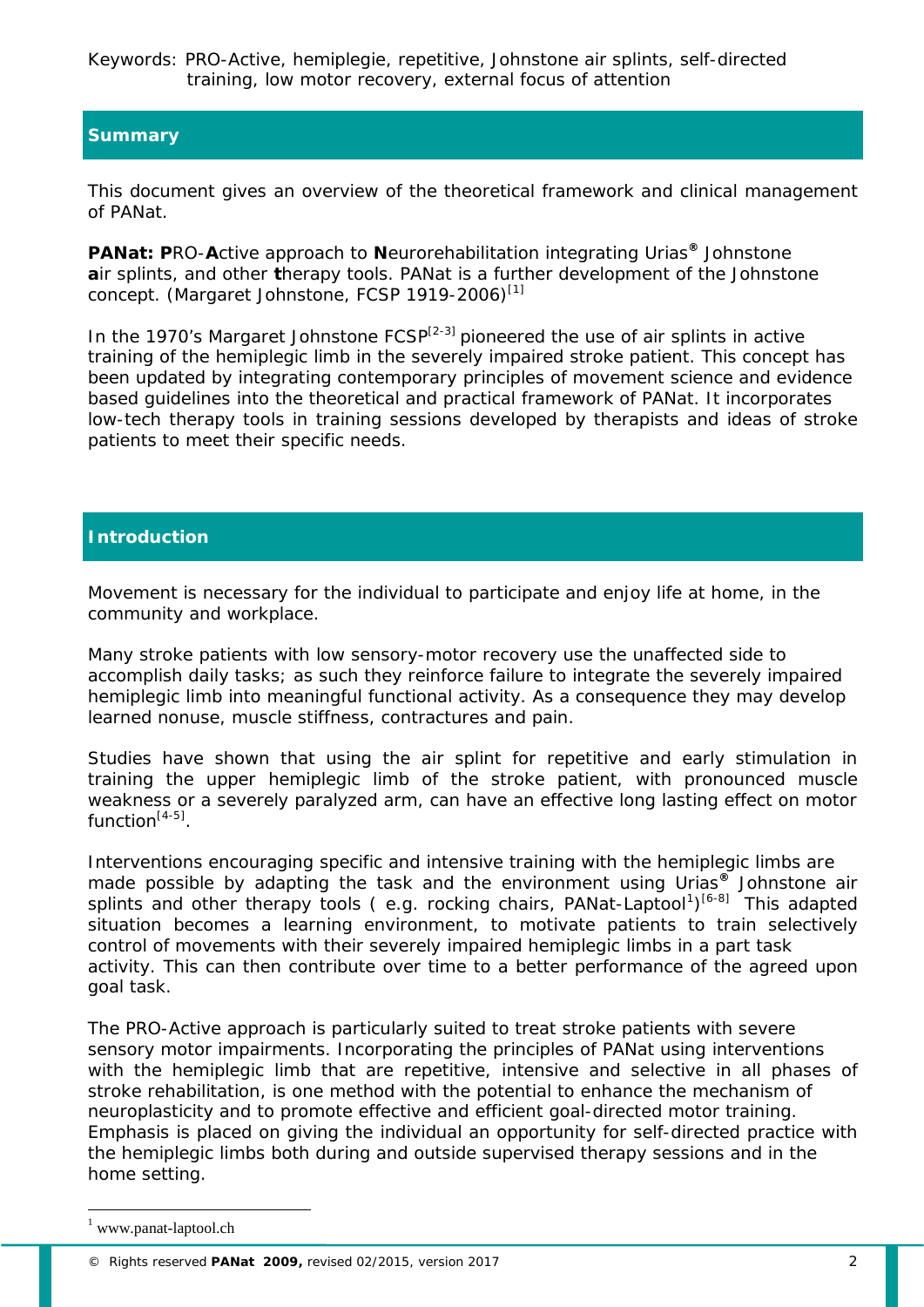# **Theoretical Framework of PANat**

The theoretical framework of PANat is based on the contemporary systems theory of motor control and motor learning<sup>[9-16]</sup>. This theory suggest that movement patterns emerge as a result of the interaction of multiple processes and include intrinsic (perceptual, cognitive and motor processes within the individual) and extrinsic (interactions between the individual, the task and the environment) factors.

The principles of motor learning and cognitive science, contemporary understanding of the effects of impairments and secondary adaptations, biomechanics of functional activities and the clinical applications of neural plasticity are used to guide the treatment [13].

Air splints and other therapy tools play an important role in training. The exercises, integrating the environment using externally focused instructions<sup>[32]</sup> and adapting the task allow self-directed practice with the hemiplegic limbs. This problem solving process promotes planning, initiation and execution of the movement sequence with feedback in hands-off` situations. Self directed practice is therefore on-going in both supervised and unsupervised therapy sessions and at home.

# **Clinical Management**

Clinical management with PANat evaluates the sensory-motor deficits caused by the stroke in the following way:  $[16]$ 

- 1. **Function task level:** What intervention goal or activity has been agreed upon with the patient?
- 2. **Strategy:** What is the movement strategy: restorative or compensational? (Activity/strategy level)
- 3. **Impairment:** What underlying resources and limitations cause the movement pattern?(sensory, motor and cognitive impairment- level)

The task is analyzed to give a baseline performance level. A training programme is set up incorporating the principles of motor learning $[17]$ .

The rehabilitation process is quided by the theory of neuroplasticity<sup>[18]</sup>. Motivation and commitment is encouraged by focusing on patient specific goal directed activities. The aim is to encourage repetitive, intensive and targeted training strategies of the hemiplegic side in a set task or part task activity in order to improve movement speed and force in the weaker movement pattern of the hemiplegic limbs. The acquired limb (part-) activity is then immediately linked back to the desired goal of the patient.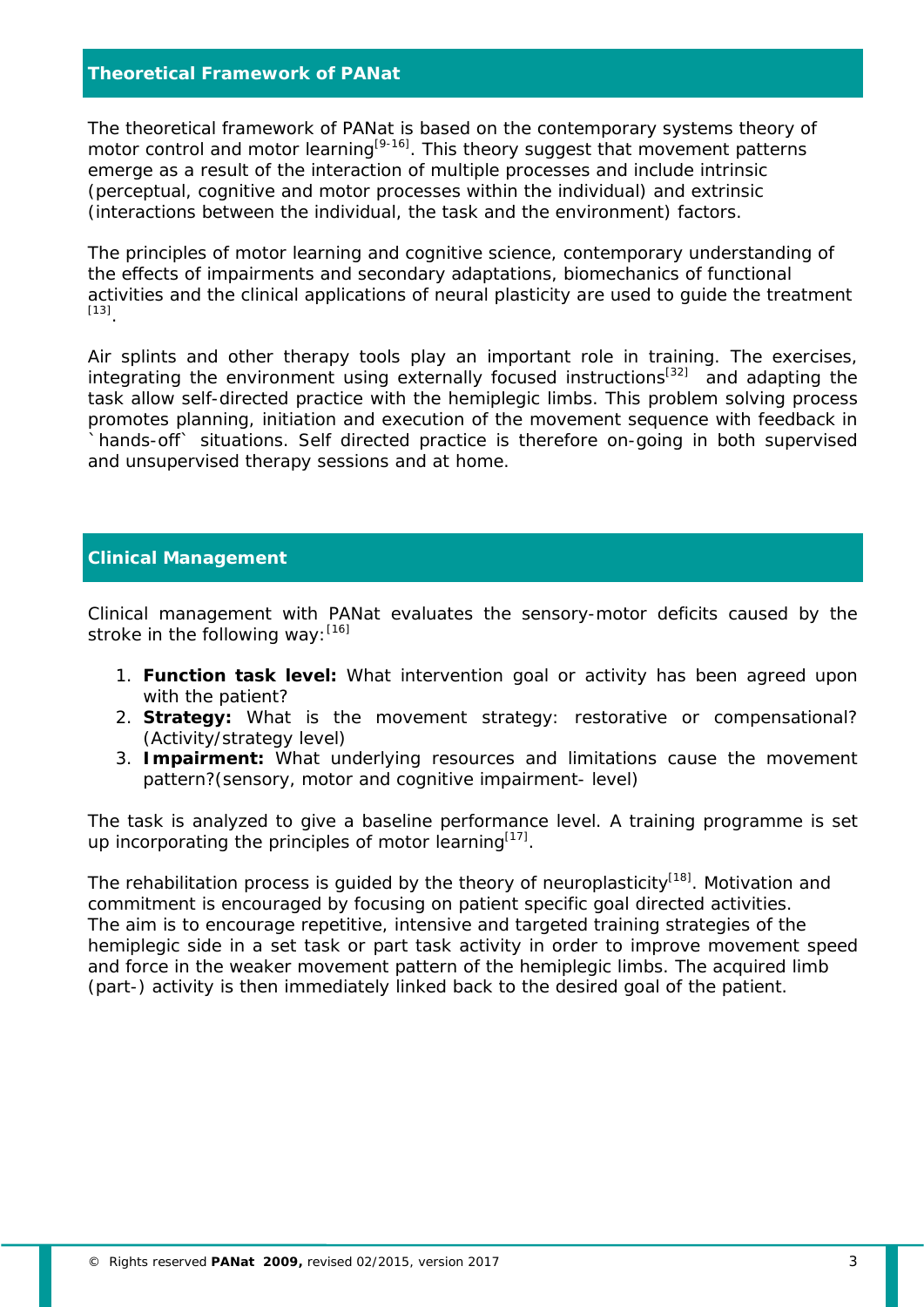# **Integration of PANat into the rehabilitation process**

Integrating PANat into the rehabilitation process will incorporate patient centered goals and use task specific strategies to minimize compensatory movements that occur during functional activity. This is achieved by maintaining muscle flexibility and extensibility, strengthening weak muscles, stimulating muscle activity in a functional context and increasing sensory stimulation $[19]$ .

The aim of training is to promote the quality and quantity of activities with the hemiparetic limbs, in uni- /bi-lateral and bimanual movements whilst preventing detrimental compensatory strategies. The choice of activity in the training session is based on the impairments that constrain the patient from performing or completing a task.

Exercises are performed with an increasing number of repetitions within a well structured and mostly closed environment. Variability is introduced into the training plan by changing the complexity of each task, altering the speed and/or the support surface, adjusting the lever effect with air splints or other therapy tools and introducing cognitive elements: e.g. dual tasking.

The appropriate choice and use of air splints and therapy tools may be used to reduce the complexity of multi-joint movements by limiting the ´degree of freedom of movement $1^{[20]}$  of the joint during a specific activity. They promote selective motor control of the affected limb in a meaningful task and provide opportunities for repetition and high intensity training in either individual or group sessions. Finding a balance between ´hands-on´ and ´hands-off´ practice or self-directed training can improve the patient's ability to problem-solve.

The patient's goal and performance must be re-evaluated regularly and the therapeutic interventions modified to ensure they maximise their rehabilitation potential.

Air splints and other therapy tools can be used in all phases of rehabilitation from the acute stage to that of long term management. The emphasis within the training programme will vary from prevention and treatment of adaptive changes to mobilization and recruitment of muscle activity.

Sensory-motor deficits respond slowly to change, but the task and the setting can be structured in a learning environment to stimulate muscle groups needed to accomplish the planned activity.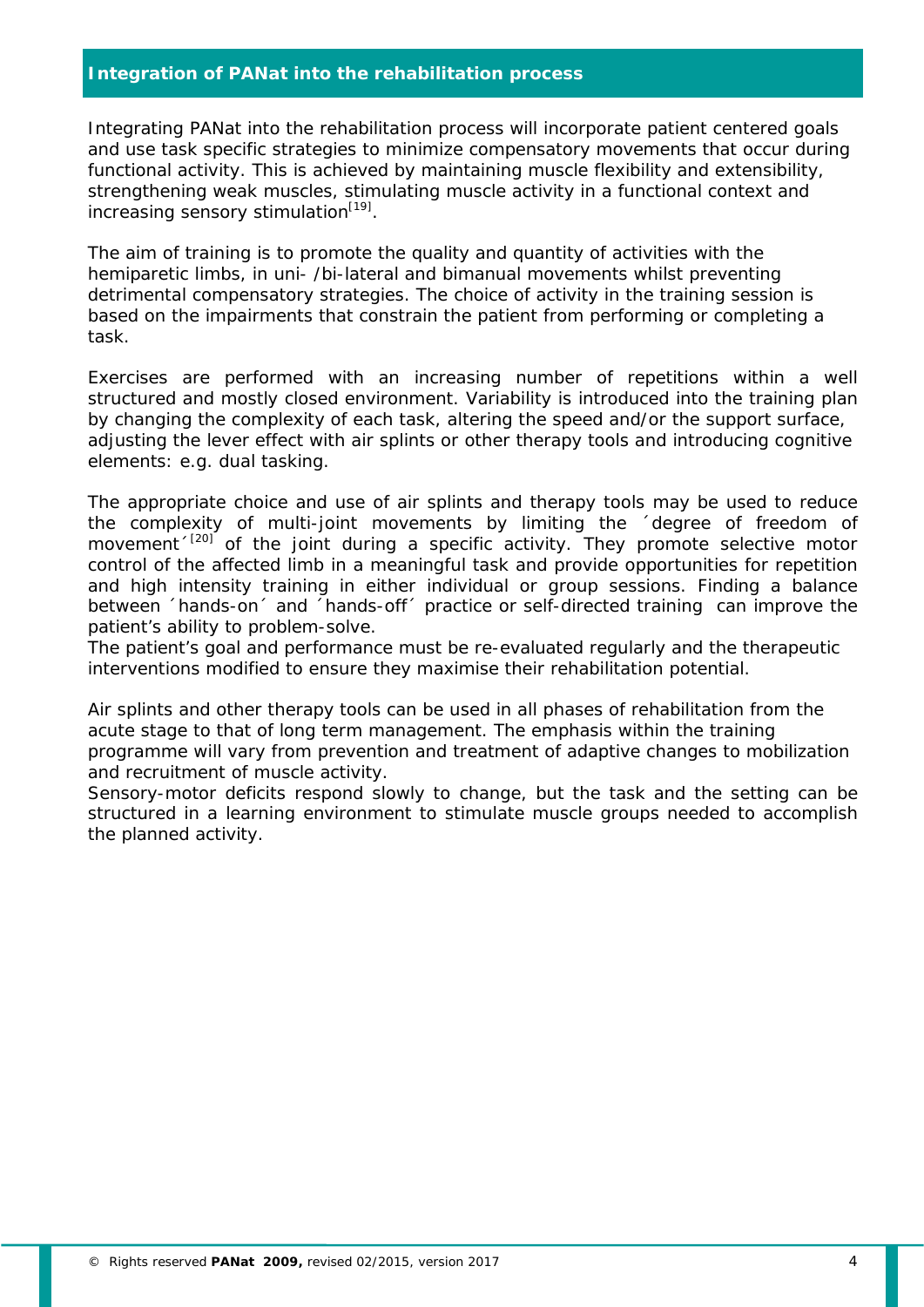Effective and efficient training for neurological patients in all phases of rehabilitation with severely impaired sensory-motor control is challenging. One aim of rehabilitation is to achieve effective motor behaviour. It is therefore essential that emphasis is also placed on intensive training and practice with the hemiplegic side throughout the rehabilitation process.

The PRO-Active approach is well incorporated into different phases of the rehabilitation process; it integrates current dynamic systems theory of motor control and motor learning, is evidence based on sensory motor training<sup>[4,5,19,28]</sup>, promotes early involvement of the carers and enables autonomous training.

Motor learning after stroke is a life-long process. Therapists integrating PANat into stroke rehabilitation incorporate strategies that can help to treat motor behaviour with compensatory strategies that occurs during functional tasks. This is achieved on an impairment level by strengthening weak muscles, maintaining muscle flexibility and extensibility, stimulating muscle activity in a functional context and increasing sensory stimulation. On a behavioural level it is achieved by incorporating intensive and repetitive practice using external focus instructions and feedback during ´hands-on/ off´training. This can be practiced when severe sensory, motor, cognitive and perceptual problems are present.

In addition, the judicious use of the air splints and therapy tools help to reduce the complexity of multi-joint movements during training, and enhance self-controlled and targeted motor control within meaningful activities. Time spent in self-directed training with the hemiplegic limbs in all phases of rehabilitation is increased.

In this approach stroke patients and their carers are encouraged and coached to be proactive in managing their ongoing rehabilitation. All together they address the specific problems or limitations caused by stroke and continuously update the treatment programme.

*Practical examples can be looked at*

- *In the PANat User guide*
- *in the Poster – presented in Leuven, Belgium in 2006: Promoting `Force to use it`- Strategies of the Hemiplegic Limbs of a Patient with Severely Impaired Motor Control Following Stroke: A Case Report. Cox Steck G., Signer S.*
- *in the article in NOT: "Independent, repetitive arm motor training in severe hemiparesis using the Johnstone Air Splint / Selbsttatiges, repetitives Armmotoriktraining bei ausgepragter Hemiparese mit den Johnstone-Luftpolsterschienen nach PANat\* / Traitement autonome et repetitif de la motricite du bras lors d'une hemiplegie prononcee, a l'aide de les attelles gonflables de Johnstone d'apres PANat." Wälder F. 2008*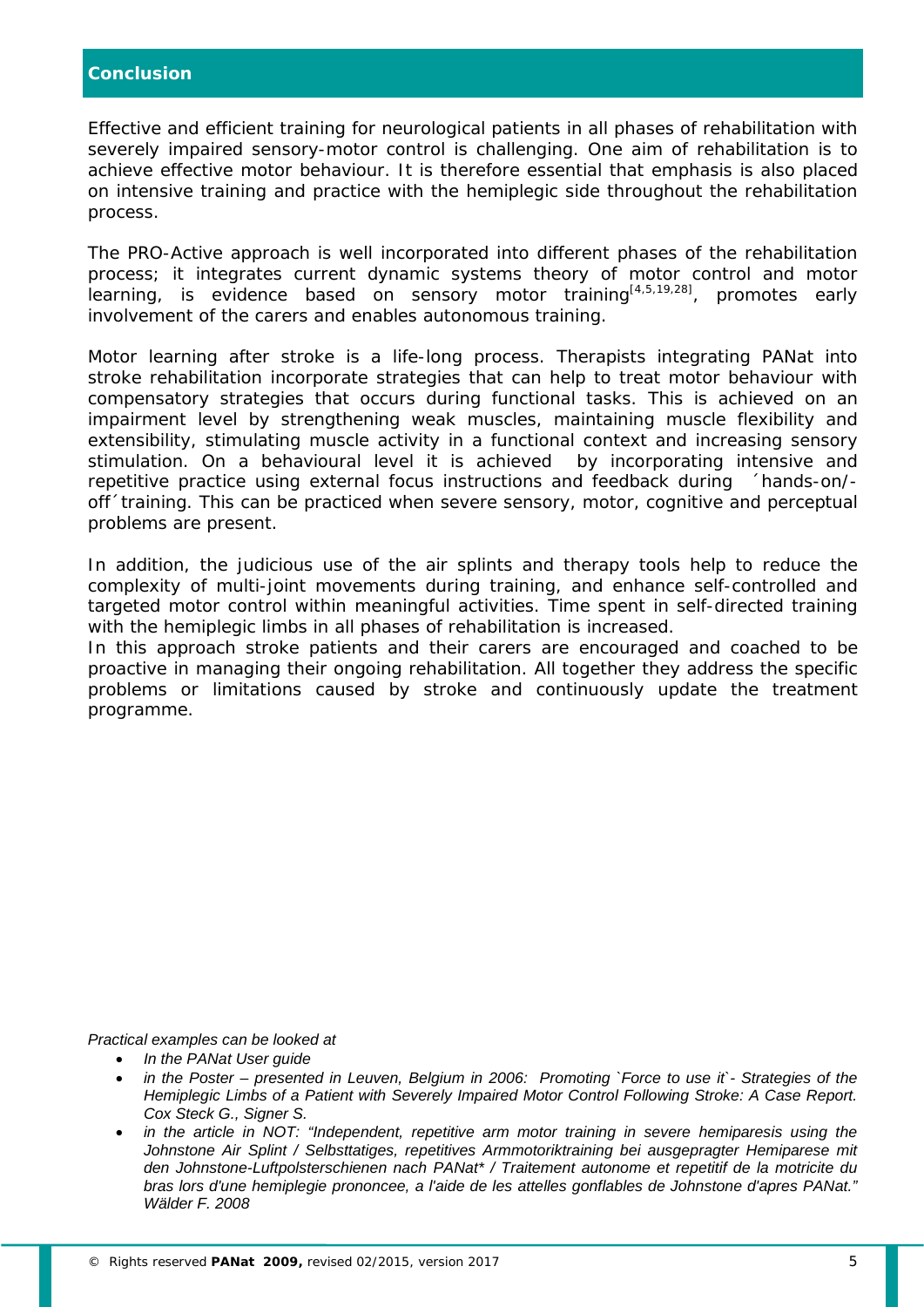## **PRO-Active** *-* **What is in the word?**

**P**RO-**A**ctive approach to **N**eurorehabilitation integrating **a**ir splints\* and other **t**herapy tools (PANat*)* \*Urias® Johnstone air splints

#### **PRO-Active: Summarizes the clinical management process of PANat**

- **PRO:** The decision making process and clinical reasoning to justify the use of air splints and other therapy tools. (Who, what and why)
- **Active:** The training programme is based upon the principles of contemporary motor learning theories. (How)

## **P: Pathology**

PANat is primarily for stroke rehabilitation. It can also be used for other neurological problems e.g. multiple sclerosis and acquired brain injury. The objective and emphasis of the treatment will depend on the diagnosis.

## **R: Reframe**

The International Classification of Functioning and Health (ICF)<sup>[21]</sup> is used as the underlying structure to reframe the problems relating to pathology or diagnosis. Activities, participation and quality of life (enablement) and underlying impairments (disablement) are taken into account.

The Upper Motor Neurone Syndrome (UMNS) is used to understand the relationship of primary motor impairments to secondary motor impairments and their relationship to disability after stroke.

#### **O: Objectives**

Goal setting is used as a motivational technique to enable the patient to understand why training is necessary<sup>[22-23]</sup>.

- What is the patient's goal?
	- What are the therapy objectives to meet this goal?

#### **A: Acquisition of skills**

The quidelines for acquisition of skills are integrated in the training programme<sup>[15]</sup>.

Emphasis is placed on the initial or cognitive phase of skill acquisition. Using the severely motor impaired limb to learn a task in an adaptive situation is comparable to learning a new task.

#### **c: carers**

An integral part of PANat is the education of carers, family members and friends in understanding and managing the disease process. Through training they develop skills to continue long term rehabilitation in the home and to minimize anxiety, boost confidence and facilitate a successful discharge home and social reintegration. [24].

## **t: training**

Training after damage to the CNS has been shown to improve functional return<sup>[15]</sup>. The aim is to maximize recovery and prevent compensatory strategies. Integrating PANat into the rehabilitation process enables the therapist to initiate early specific training to activate the appropriate muscle groups in a goal-directed, task oriented context.

Evidence-based guidelines for training are incorporated into the programme<sup>[13,16,31]</sup>.

#### **i: intensity**

PANat allows intensive, repetitive, focused, self-directed movements of the hemi paretic arm, and the leg with integration of the trunk by patients with severely impaired motor control. Air splints and tools can be applied by all members of the team and carers. This allows on-going sensory-motor training at weekends or in the home setting. Training can also be practiced in group sessions to encourage efficient use of time and resources[25-26].

#### **v: variation**

The air splints and tools are used as a part of the environment to constrain and promote quality of movement in meaningful activities or goals<sup>[6-8]</sup>. This enables task modification or part task in an activity and makes repetition in multiple variations possible. External focus is used as a form of feedback and instruction.

## **e: evidence**

How effective has the intervention been for these patients? Progress must be continuously re-assessed; the choice of assessment tool will depend on what is being evaluated.

- Quantitative methods measure statistics (how much).
- Qualitative methods assess planning and adaptive behavioural changes $[27]$ .
- Individual objective measures show changes in performance over time.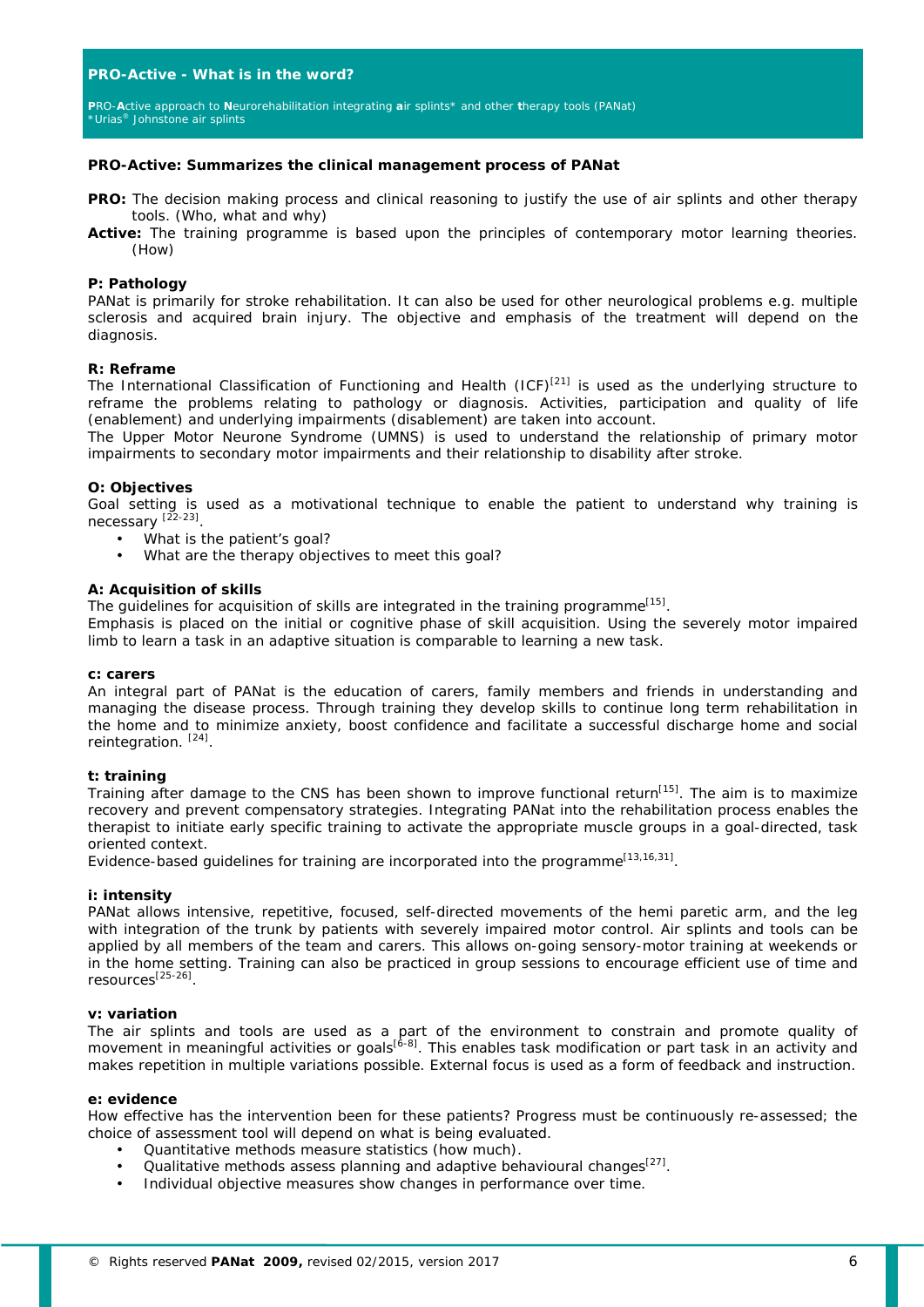#### **Johnstone air splints**

The Urias® Johnstone air splints were specifically developed and designed since 1966 for training stroke patients with severely impaired motor control. The choice of air splint or therapy tool is dependent on the level of motor recovery, performance capability of the patient and the specific task or activity.

When training according to PANat-principles ONLY the Urias<sup>®</sup> Johnstone air splints are recommended for following reasons:

- Margaret Johnstone and other PANat instructors designed a variety of air splints to fit the different training programmes
- The material of the Johnstone air splints is made from flexible PVC (according to European standards), double-layered and transparent. The air splints are designed to be inflated by mouth to a maximum pressure of 40 mm Hg and for training the stroke patient with severely impaired motor control.

For further information of application and some practical examples of use of the air splints, please read the user guide[6].

#### **Self-directed training (´hands-off´)**

Self-directed training combined with air splints promotes autonomous practice, incorporating repetitive and intensive training strategies of the hemiplegic limbs in a defined activity. The starting position for any activity must be in accordance with the level of motor recovery and functional ability of the patient.

Therapeutic assistance is required to position the patient, mobilize joints and soft tissue prior to applying air splints 'hands-on', and in setting up the task to enhance the learning environment. The task, environment and exercise sequence are adapted to promote an autonomous, problem solving process of planning, initiation, carry through, completion and evaluation of the movement sequence **´hands-off´.** The aim of training is to promote the quality and quantity of functional activities of the hemiparetic limbs in uni/bilateral and bimanual movements whilst preventing detrimental compensatory strategies. The choice of activity in the session is based on the impairments that constrain the patient from performing or completing a task.

#### **Severely impaired motor control**

The patients most appropriate for this training are those whose symptoms range from no selective movement to pronounced weakness with minimal of muscle activity. This approach should be considered for those patients who have developed secondary negative musculoskeletal and neurological behaviours (softtissue contractures). The Chedoke McMaster Stroke assessment<sup>[29]</sup> would classify this patient group on the impairment inventory: Stages 1-4. These patients and particularly those with no selective movements and with cognitive impairment have difficulty participating in evidence based training methods such as Constrained Induced Movement Therapy<sup>[30]</sup>.

# **Degrees of freedom of movement: N.A. Bernstein**[21]

A motor control problem in how to co-ordinate and regulate movement (in the body). The process of mastering co-ordination and control of movement is managed by reducing the degree of freedom of movement of specific joint or limb thus preventing inappropriate movement.

## **External Focus of attention[32]**

External focus of attention is the focus that is directed at the effect of one's movement in relation to the environment.

PANat therapists structure the environment with visual, auditive and tactile cues to enable quality of movement for strokes with severely impaired motor control. Air splints and therapy tools can be used in the training session for additional external focus of attention.

## **Author's comments**

This document will be reviewed regularly and any changes will be acknowledged as the scientific framework for movement analysis, motor control and motor learning in rehabilitation evolves and clinical expertise develops. It is recommended that clinical trials are undertaken to assess and evaluate the clinical response to the use of PANat with this client group.